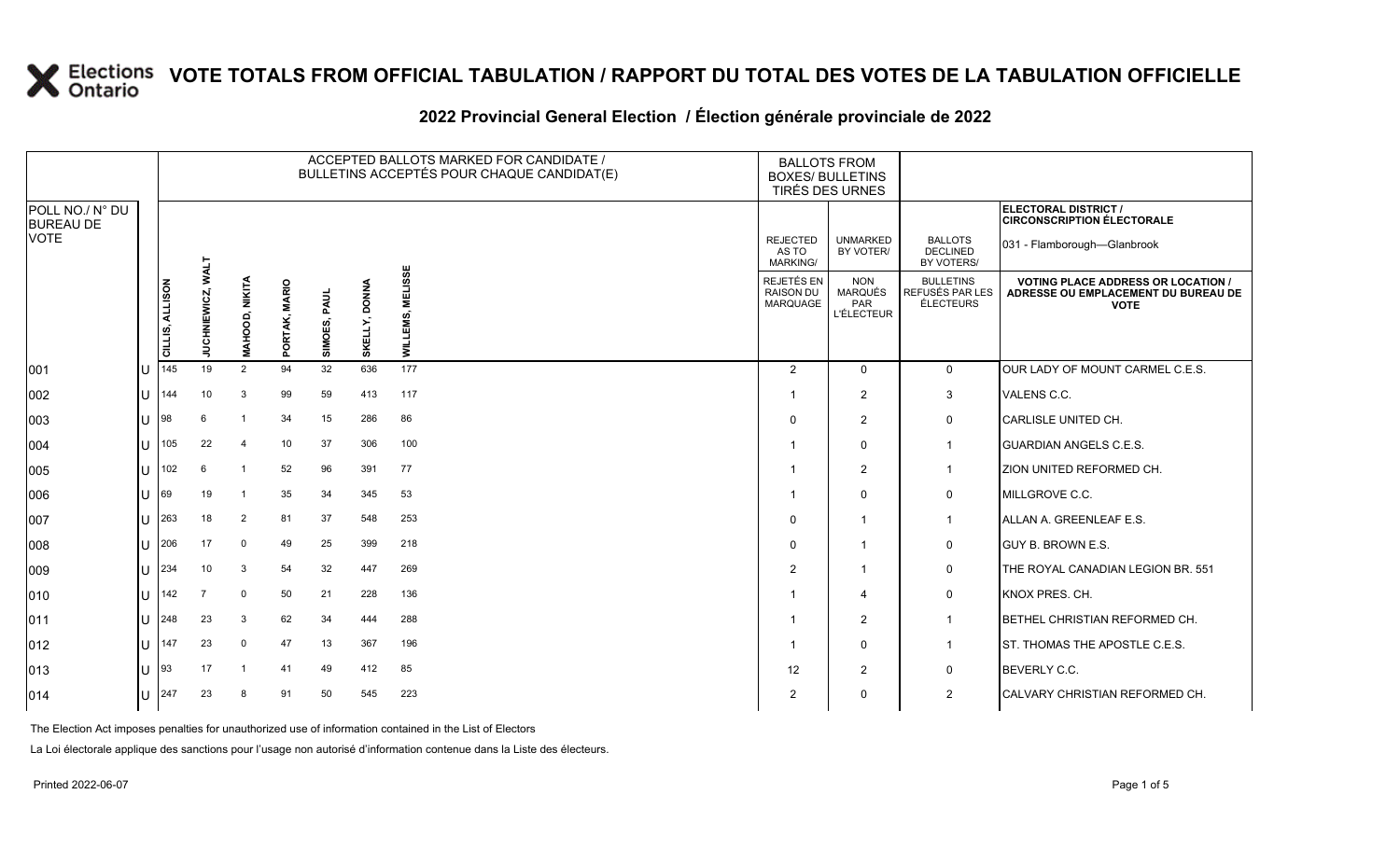|                                     |              |                 |                          |                |               |              |                         | ACCEPTED BALLOTS MARKED FOR CANDIDATE /<br>BULLETINS ACCEPTÉS POUR CHAQUE CANDIDAT(E) | <b>BALLOTS FROM</b><br><b>BOXES/ BULLETINS</b><br>TIRÉS DES URNES |                                                          |                                                  |                                                                                                 |
|-------------------------------------|--------------|-----------------|--------------------------|----------------|---------------|--------------|-------------------------|---------------------------------------------------------------------------------------|-------------------------------------------------------------------|----------------------------------------------------------|--------------------------------------------------|-------------------------------------------------------------------------------------------------|
| POLL NO./ N° DU<br><b>BUREAU DE</b> |              |                 |                          |                |               |              |                         |                                                                                       |                                                                   |                                                          |                                                  | ELECTORAL DISTRICT /<br><b>CIRCONSCRIPTION ÉLECTORALE</b>                                       |
| <b>VOTE</b>                         |              |                 |                          |                |               |              |                         | မ္တ                                                                                   | <b>REJECTED</b><br>AS TO<br><b>MARKING/</b>                       | <b>UNMARKED</b><br>BY VOTER/                             | <b>BALLOTS</b><br><b>DECLINED</b><br>BY VOTERS/  | 031 - Flamborough-Glanbrook                                                                     |
|                                     |              | CILLIS, ALLISON | <b>JUCHNIEWICZ, WALT</b> | MAHOOD, NIKITA | PORTAK, MARIO | SIMOES, PAUL | <b>DONNA</b><br>SKELLY, | Ö<br>NE LI<br>MILT                                                                    | <b>REJETÉS EN</b><br><b>RAISON DU</b><br><b>MARQUAGE</b>          | <b>NON</b><br><b>MARQUÉS</b><br>PAR<br><b>L'ÉLECTEUR</b> | <b>BULLETINS</b><br>REFUSÉS PAR LES<br>ÉLECTEURS | <b>VOTING PLACE ADDRESS OR LOCATION /</b><br>ADRESSE OU EMPLACEMENT DU BUREAU DE<br><b>VOTE</b> |
| 015                                 | U            | 135             | 17                       | 3              | 37            | 34           | 297                     | 119                                                                                   | 2                                                                 | $\overline{1}$                                           | $\overline{1}$                                   | CALVIN CHRISTIAN REFORMED CH.                                                                   |
| 016                                 | U            | 204             | 33                       | 2              | 71            | 127          | 531                     | 122                                                                                   | $\Omega$                                                          | $\overline{\mathbf{1}}$                                  | 2                                                | THE ROYAL CANADIAN LEGION BR. 500                                                               |
| 017                                 | U            | 190             | 10                       | 3              | 28            | 21           | 303                     | 174                                                                                   | $\Omega$                                                          | $\mathbf 0$                                              | $\mathbf 0$                                      | REHOBOTH UNITED REFORMED CH.                                                                    |
| 018                                 | U            | 362             | 13                       | 3              | 67            | 18           | 481                     | 305                                                                                   | 4                                                                 | $\boldsymbol{\Delta}$                                    | 5                                                | <b>GARTH TRAILS CLUBHOUSE</b>                                                                   |
| 019                                 | U            | 167             | 6                        | $\overline{2}$ | 17            | 9            | 86                      | 53                                                                                    | $\Omega$                                                          | $\mathbf 0$                                              | $\mathbf 0$                                      | ST. ELIZABETH VILLAGE TRILLIUM<br><b>CLUBHOUSE</b>                                              |
| 020                                 | Н            | 65              |                          | $\mathbf 0$    | 20            | 8            | 103                     | 64                                                                                    |                                                                   | $\overline{2}$                                           | $\mathbf 0$                                      | ST. ELIZABETH VILLAGE TRILLIUM<br><b>CLUBHOUSE</b>                                              |
| 021                                 |              | $U$ 213         | 6                        | 2              | 35            | 28           | 348                     | 163                                                                                   | $\Omega$                                                          | $\overline{2}$                                           | 2                                                | <b>HARMONY BAPTIST CH.</b>                                                                      |
| 022                                 | U.           | 277             | 19                       | 3              | 48            | 30           | 498                     | 211                                                                                   | 3                                                                 | $\mathbf 0$                                              | $\overline{1}$                                   | CORPUS CHRISTI C.E.S.                                                                           |
| 023                                 |              | $11$ 370        | 20                       | $\overline{4}$ | 49            | 32           | 387                     | 175                                                                                   | 3                                                                 | 2                                                        | 0                                                | RAY LEWIS E.S.                                                                                  |
| 024                                 | U            | 377             | 20                       | 2              | 51            | 35           | 524                     | 220                                                                                   | -1                                                                | $\mathbf 0$                                              | $\overline{2}$                                   | <b>WINTERBERRY HEIGHTS CH.</b>                                                                  |
| 025                                 | $\mathbf{U}$ | 305             | 15                       |                | 56            | 26           | 419                     | 224                                                                                   | 4                                                                 | $\mathbf 0$                                              | $\overline{1}$                                   | ST. PAUL C.E.S.                                                                                 |
| 026                                 |              | $11$ 281        | 16                       | $\overline{4}$ | 28            | 23           | 418                     | 226                                                                                   | $\Omega$                                                          | 0                                                        | $\overline{1}$                                   | <b>SALTFLEET DIST. H.S.</b>                                                                     |
| 027                                 | U            | 357             | 18                       | $\overline{2}$ | 62            | 39           | 551                     | 222                                                                                   | 3                                                                 | $\mathbf 0$                                              | $\mathbf 0$                                      | <b>GATESTONE E.S.</b>                                                                           |

### **2022 Provincial General Election / Élection générale provinciale de 2022**

The Election Act imposes penalties for unauthorized use of information contained in the List of Electors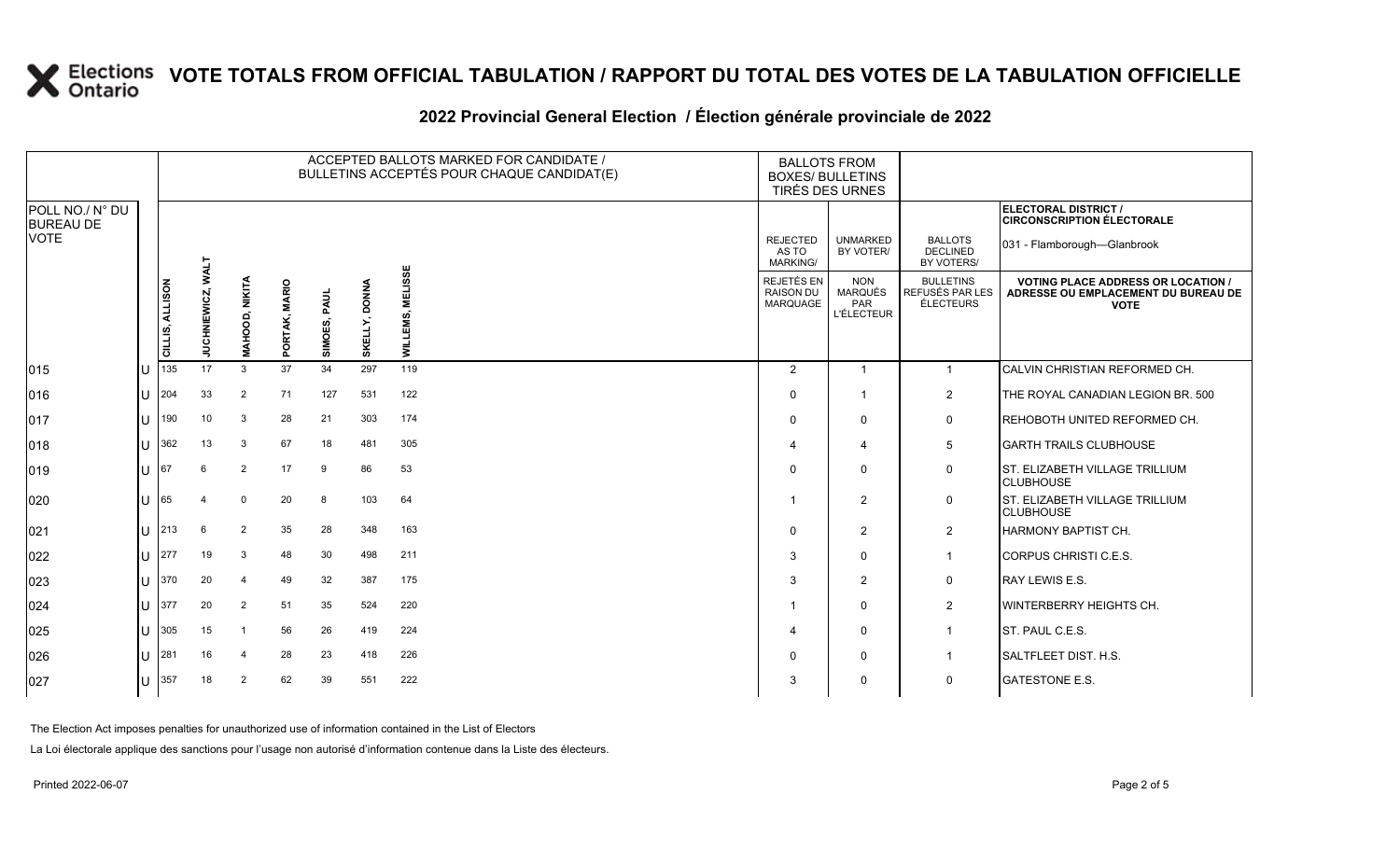|                                     |            |                 |                                    |                       |               |                |                         | ACCEPTED BALLOTS MARKED FOR CANDIDATE /<br>BULLETINS ACCEPTÉS POUR CHAQUE CANDIDAT(E) | <b>BALLOTS FROM</b><br><b>BOXES/ BULLETINS</b><br>TIRÉS DES URNES |                                                   |                                                         |                                                                                                 |
|-------------------------------------|------------|-----------------|------------------------------------|-----------------------|---------------|----------------|-------------------------|---------------------------------------------------------------------------------------|-------------------------------------------------------------------|---------------------------------------------------|---------------------------------------------------------|-------------------------------------------------------------------------------------------------|
| POLL NO./ N° DU<br><b>BUREAU DE</b> |            |                 |                                    |                       |               |                |                         |                                                                                       |                                                                   |                                                   |                                                         | ELECTORAL DISTRICT /<br><b>CIRCONSCRIPTION ÉLECTORALE</b>                                       |
| <b>VOTE</b>                         |            |                 |                                    |                       |               |                |                         |                                                                                       | <b>REJECTED</b><br>AS TO<br><b>MARKING/</b>                       | <b>UNMARKED</b><br>BY VOTER/                      | <b>BALLOTS</b><br><b>DECLINED</b><br>BY VOTERS/         | 031 - Flamborough-Glanbrook                                                                     |
|                                     |            | CILLIS, ALLISON | <b>TTAN</b><br><b>JUCHNIEWICZ,</b> | <b>MAHOOD, NIKITA</b> | PORTAK, MARIO | SIMOES, PAUL   | <b>DONNA</b><br>SKELLY, | <b>MELISSE</b><br>ທ່<br><b>NIIN</b>                                                   | REJETÉS EN<br><b>RAISON DU</b><br>MARQUAGE                        | <b>NON</b><br>MARQUÉS<br>PAR<br><b>L'ÉLECTEUR</b> | <b>BULLETINS</b><br>REFUSÉS PAR LES<br><b>ÉLECTEURS</b> | <b>VOTING PLACE ADDRESS OR LOCATION /</b><br>ADRESSE OU EMPLACEMENT DU BUREAU DE<br><b>VOTE</b> |
| 028                                 | IU         | 236             | 22                                 | $\Omega$              | 60            | 16             | 448                     | 239                                                                                   | 2                                                                 | $\overline{1}$                                    | $\mathbf 0$                                             | ST. MARK C.E.S.                                                                                 |
| 029                                 | IU.        | 135             | 19                                 | 3                     | 53            | 20             | 358                     | 107                                                                                   |                                                                   | 3                                                 | $\mathbf 1$                                             | TAPLEYTOWN E.S.                                                                                 |
| 030                                 | IU.        | 113             | 22                                 | $\mathbf 0$           | 30            | 17             | 277                     | 47                                                                                    | $\Omega$                                                          | $\mathbf 0$                                       |                                                         | <b>ANCASTER FAIRGROUNDS</b>                                                                     |
| 031                                 | IU         | 303             | 43                                 | 2                     | 68            | 60             | 656                     | 175                                                                                   |                                                                   | -1                                                | 0                                                       | CANADIAN WARPLANE HERITAGE MUSEUM                                                               |
| 032                                 | IU         | $331$           | 23                                 | $\overline{2}$        | 56            | 35             | 482                     | 204                                                                                   | Δ                                                                 | -1                                                |                                                         | <b>BINBROOK FAIRGROUNDS</b>                                                                     |
| 033                                 |            | $U$ 331         | 14                                 | 3                     | 57            | 43             | 618                     | 306                                                                                   | 2                                                                 | 8                                                 | 3                                                       | OUR LADY OF THE ASSUMPTION C.E.S.                                                               |
| 034                                 | ΙU         | 1211            | 16                                 | $\mathbf 0$           | 53            | 26             | 337                     | 104                                                                                   | 2                                                                 | $\overline{\mathbf{4}}$                           | 3                                                       | <b>BINBROOK UNITED CH.</b>                                                                      |
| 035                                 | IU         | 1217            | 5                                  | $\mathbf 0$           | 23            | 24             | 243                     | 111                                                                                   | $\Omega$                                                          | -1                                                | $\mathbf{1}$                                            | ST. MATTHEW C.E.S.                                                                              |
| 036                                 |            | $ U $ 130       | 12                                 | $\mathbf 0$           | 30            | 26             | 319                     | 85                                                                                    |                                                                   | 3                                                 | 3                                                       | <b>CHRIST CH. WOODBURN</b>                                                                      |
| 700                                 | IU         |                 |                                    |                       |               |                |                         | COMBINED WITH 704 / COMBINÉ À 704                                                     |                                                                   |                                                   |                                                         |                                                                                                 |
| 701                                 | IU         | 16              |                                    |                       | 3             | $\mathbf 0$    | 19                      | - 8                                                                                   |                                                                   | $\mathbf 0$                                       | $\mathbf 0$                                             | ALEXANDER PLACE L.T.C.                                                                          |
| 702                                 | IU         |                 |                                    |                       |               |                |                         | COMBINED WITH 704 / COMBINÉ À 704                                                     |                                                                   |                                                   |                                                         |                                                                                                 |
| 703                                 | IU         |                 |                                    |                       |               |                |                         | COMBINED WITH 705 / COMBINÉ À 705                                                     |                                                                   |                                                   |                                                         |                                                                                                 |
| 704                                 | $ U ^{11}$ |                 | $\mathbf 0$                        | $\mathbf{1}$          | 5             | $\overline{1}$ | 26                      | 16                                                                                    |                                                                   | $\mathbf 0$                                       | $\mathbf 0$                                             | <b>ISISTERS OF THE PRECIOUS BLOOD</b>                                                           |

### **2022 Provincial General Election / Élection générale provinciale de 2022**

The Election Act imposes penalties for unauthorized use of information contained in the List of Electors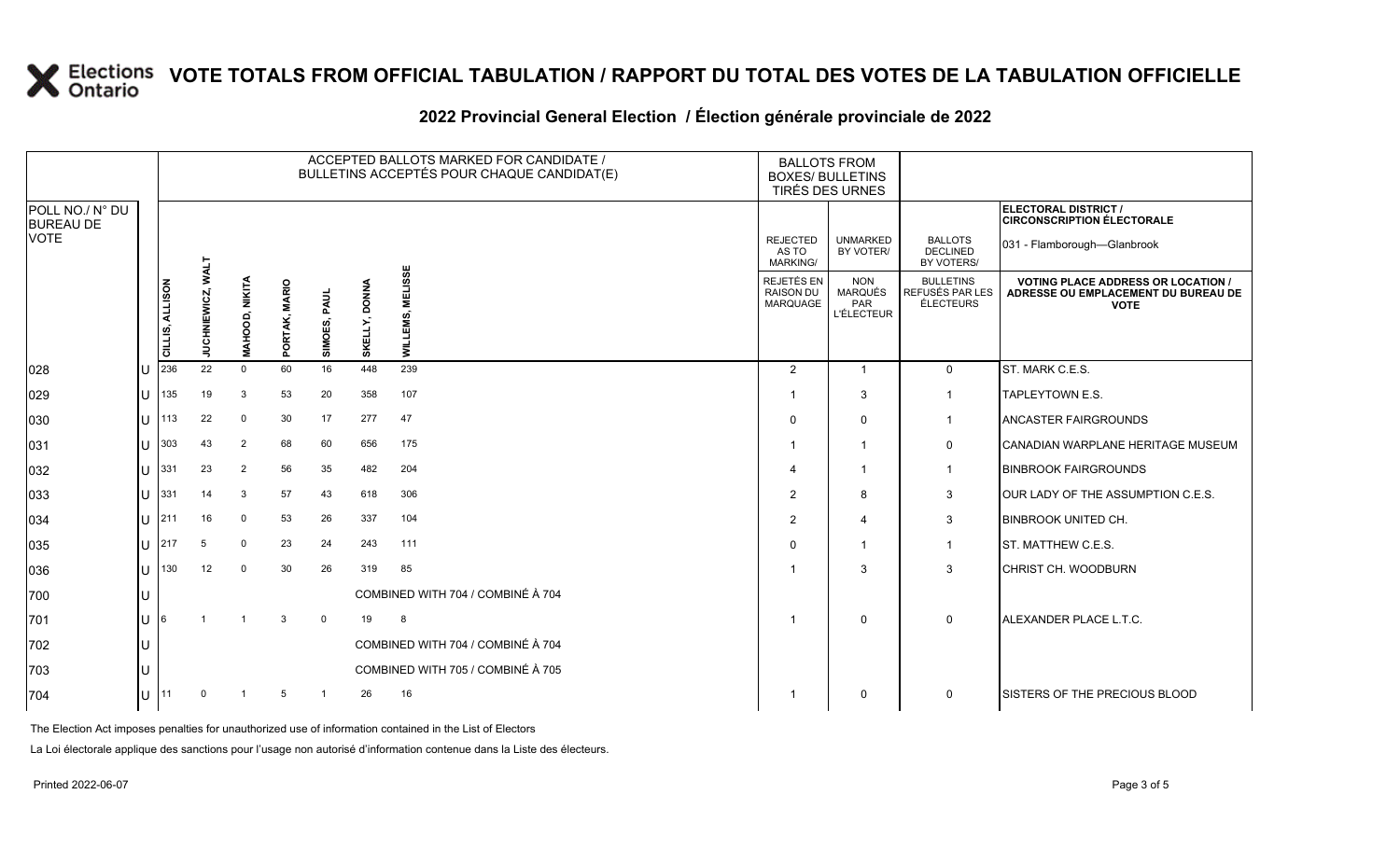|                                     |              |                           |               |                           |                |              |               | ACCEPTED BALLOTS MARKED FOR CANDIDATE /<br>BULLETINS ACCEPTÉS POUR CHAQUE CANDIDAT(E) | <b>BALLOTS FROM</b><br><b>BOXES/ BULLETINS</b><br>TIRÉS DES URNES |                                                   |                                                  |                                                                                                 |
|-------------------------------------|--------------|---------------------------|---------------|---------------------------|----------------|--------------|---------------|---------------------------------------------------------------------------------------|-------------------------------------------------------------------|---------------------------------------------------|--------------------------------------------------|-------------------------------------------------------------------------------------------------|
| POLL NO./ N° DU<br><b>BUREAU DE</b> |              |                           |               |                           |                |              |               |                                                                                       |                                                                   |                                                   |                                                  | ELECTORAL DISTRICT /<br><b>CIRCONSCRIPTION ÉLECTORALE</b>                                       |
| VOTE                                |              |                           | <b>TTANA</b>  |                           |                |              |               |                                                                                       | <b>REJECTED</b><br>AS TO<br>MARKING/                              | <b>UNMARKED</b><br>BY VOTER/                      | <b>BALLOTS</b><br><b>DECLINED</b><br>BY VOTERS/  | 031 - Flamborough-Glanbrook                                                                     |
|                                     |              | <b>MLLISON</b><br>CILLIS, | UCHNIEWICZ,   | OOD, NIKITA<br><b>HAH</b> | PORTAK, MARIO  | SIMOES, PAUL | SKELLY, DONNA | <b>MELISSE</b><br>EMS,<br><b>NITN</b>                                                 | REJETÉS EN<br><b>RAISON DU</b><br><b>MARQUAGE</b>                 | <b>NON</b><br>MARQUÉS<br>PAR<br><b>L'ÉLECTEUR</b> | <b>BULLETINS</b><br>REFUSÉS PAR LES<br>ÉLECTEURS | <b>VOTING PLACE ADDRESS OR LOCATION /</b><br>ADRESSE OU EMPLACEMENT DU BUREAU DE<br><b>VOTE</b> |
| 705                                 | $\cup$       | 119                       | $\mathcal{P}$ |                           | 5              |              | 15            | 17                                                                                    | 2                                                                 | 3                                                 | $\Omega$                                         | ABLE LIVING SERVICES - BINBROOK                                                                 |
| 706                                 |              |                           |               |                           |                |              |               | COMBINED WITH 705 / COMBINÉ À 705                                                     |                                                                   |                                                   |                                                  |                                                                                                 |
| 707                                 | U            |                           | 3             |                           | $\mathbf 0$    | $\Omega$     | 6             | $\overline{4}$                                                                        | 0                                                                 | $\Omega$                                          | $\Omega$                                         | <b>ST. ELIZABETH RET. RES.</b>                                                                  |
| 708                                 |              |                           |               |                           |                |              |               | COMBINED WITH ADV002 / COMBINÉ À ADV002                                               |                                                                   |                                                   |                                                  |                                                                                                 |
| 709                                 | $\mathbf{U}$ | 20                        | $\mathbf 0$   | $\mathbf{0}$              | $\overline{4}$ | $\Omega$     | 20            | 16                                                                                    | $\mathbf 0$                                                       |                                                   | $\mathbf 0$                                      | <b>HERITAGE GREEN SENIORS CENTRE</b>                                                            |
| 710                                 | $\mathbf{U}$ | 13                        | 5             | $\overline{2}$            | $\overline{1}$ | $\mathbf{1}$ | 18            | 9                                                                                     | $\mathbf 1$                                                       | $\Omega$                                          | $\mathbf 0$                                      | <b>HERITAGE GREEN NURSING HOME</b>                                                              |
| 711                                 | $\mathbf{U}$ | 13                        | $\Omega$      | $\mathbf{0}$              | $\overline{2}$ | $\mathbf 0$  | 28            | 13                                                                                    | $\mathbf 0$                                                       | $\Omega$                                          | $\mathbf 1$                                      | <b>SUMMIT HEIGHTS RET. RES.</b>                                                                 |
| ADV001                              |              | 29                        | 3             | $\Omega$                  | 18             | 20           | 112           | 40                                                                                    | $\mathbf 0$                                                       |                                                   | 0                                                | <b>IROCKTON FAIRGROUNDS - D.A. CAMPBELL</b><br><b>ENTERTAINMENT BUILDING</b>                    |
| ADV002                              |              | 395                       | 13            | 2                         | 105            | 52           | 711           | 474                                                                                   | 50                                                                |                                                   | 2                                                | <b>IROCKTON FAIRGROUNDS - D.A. CAMPBELL</b><br><b>IENTERTAINMENT BUILDING</b>                   |
| ADV003                              |              | 626                       | 37            | 5                         | 196            | 87           | 2119          | 1133                                                                                  | $\overline{4}$                                                    | 2                                                 | 4                                                | <b>HARRY HOWELL ARENA</b>                                                                       |
| ADV004                              |              | 265                       | 13            |                           | 65             | 28           | 674           | 353                                                                                   | 0                                                                 | $\Omega$                                          | $\overline{4}$                                   | <b>ANCASTER FAIRGROUNDS</b>                                                                     |
| ADV005                              |              | 687                       | 24            | $\overline{2}$            | 105            | 44           | 1303          | 520                                                                                   | $\mathbf 1$                                                       |                                                   | 10                                               | <b>BINBROOK FAIRGROUNDS</b>                                                                     |
| ADV006                              |              | 282                       | 15            | $\Omega$                  | 52             | 18           | 463           | 270                                                                                   | $\mathbf 0$                                                       |                                                   | $\mathbf 1$                                      | HERITAGE GREEN SEVENTH-DAY ADVENTIST<br>CH.                                                     |

#### **2022 Provincial General Election / Élection générale provinciale de 2022**

The Election Act imposes penalties for unauthorized use of information contained in the List of Electors